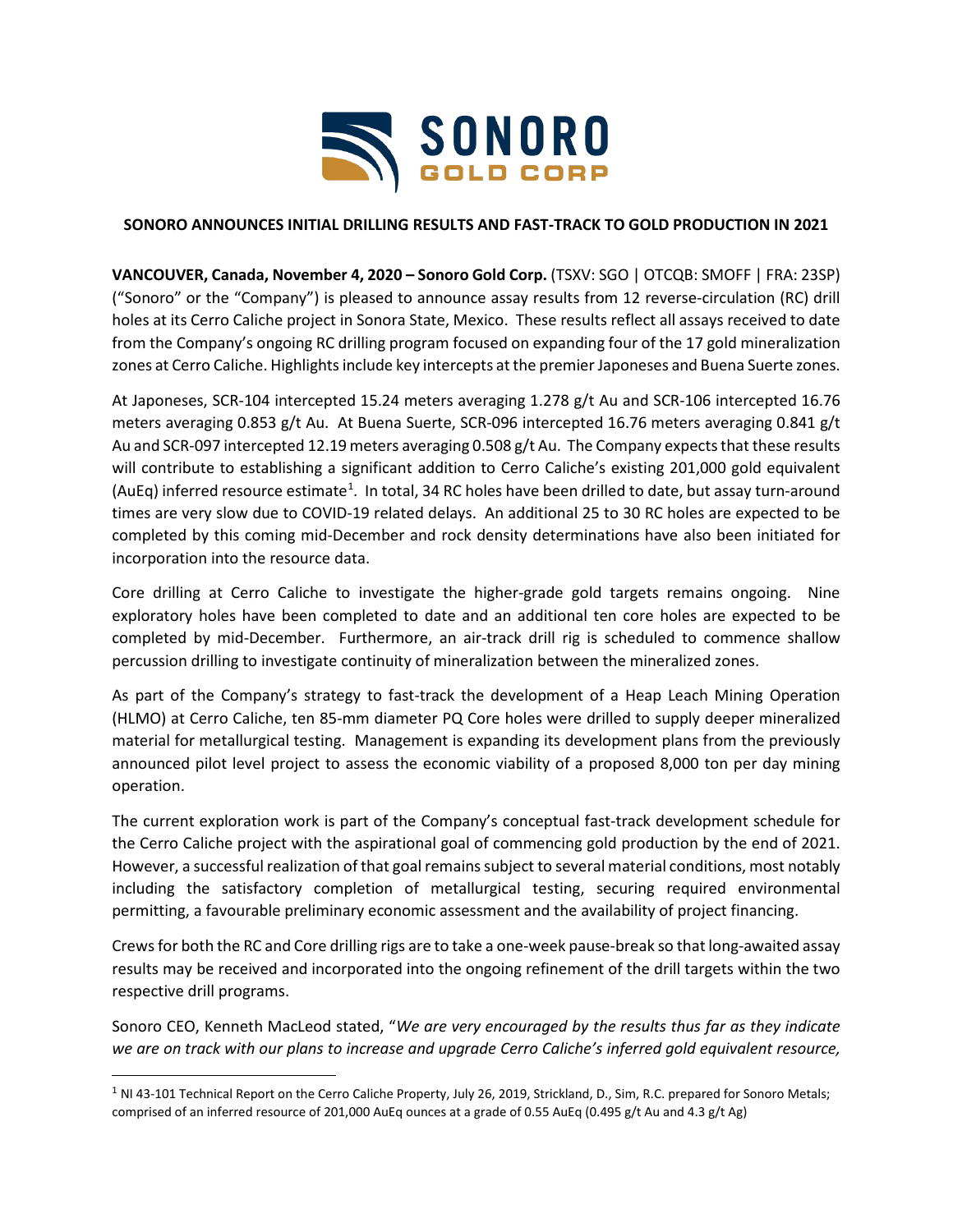*while at the same time our work to develop a heap leach gold mining operation is proceeding right on schedule. We are also pleased to report that 100% of 5 million warrants exercisable at \$0.15 have been exercised for proceeds to Sonoro of \$750,000.*"

John Darch, Sonoro's Chairman, added, "*While we continue drilling our higher-grade gold targets, our primary focus remains on accelerating the proposed heap leach mine development with the intention of achieving production and cash flow by December 2021. I expect both efforts, in addition to our high-grade drilling program, should produce an exceptional and exciting 2021 for Sonoro's shareholders*."

The 12 RC drill holes tabulated or discussed here are listed with the below-selected assay intervals. A Cutoff of 0.15 grams per ton Au was used for reporting intervals and, for consistency, is in the same format as in previous years' news reports. The drill holes are angled generally 45 degrees at azimuth 225° and are targeted to cut the vein zones near perpendicular to their plane of strike. The drill intervals are near true widths of the vein zones unless reported otherwise.

The Japoneses vein zone is the largest mineralized zone on the Cerro Caliche project with dimensions of up to 300 meters wide by 550 meters long with the five new holes reported here filling several drill pattern gaps and also extending the mineralized zone 100 meters to the northwest and 100 meters to the southeast. The apparent continuation of this zone by an additional 350 meters to the southeast is identified as the Los Cuervos zone. This entire mineralized zone is a series of northwest-trending veins, shears and shatter bands in quartzite with shales in its central and southern parts. The northern extension of the Japoneses zone gold mineralization passes into andesite and vein associated rhyolitic dikes where both rock units host gold mineralization.

Two drill holes were in the vicinity of the El Boludito vein, a small zone that begins in the hanging wall of the Japoneses vein zone and extends in a northerly direction away from the Japoneses zone. The results indicated insufficient dimensions and mineralization to add to the current mineralized material inventory.

Two RC drill holes cut the Chinos NW gold mineralized zone which is about 400 meters long and up to 30 meters wide running parallel to the Japoneses zone on its east side. It continues northerly for another 500 meters between El Boludito and the Veta de Oro vein zone before merging into Veta de Oro where a further outcrop of the vein zone is hidden by soil cover. The Chinos NW vein zone appears to be part of a classic vein splitting pattern called "horse tailing" on its southern part. Drill hole SCR-101 tested the Chinos NW mineralization's northernmost extent with mixed results, including 3.05 meters averaging 0.517 g/t Au and 3.6 g/t Ag. Two of the core drill holes cut the southern part of Chinos NW and will be reported in upcoming diamond drill hole results.

Three holes were completed in the Buena Suerte vein zone and, while showing the vein zone is independent of other nearby vein zones, they also added to the potential for increasing the project's current inferred gold resource. The veins are hosted in quartzite and a vein parallel - rhyolite dike. The three drill holes intersected gold mineralization that will potentially extend mineralized material to more than double the prior drill confirmed mineralized dimensions. The dimensions of the Buena Suerte mineralized zone are approximately 30 meters wide by 300 meters in length and located about 120 meters west of the Japoneses footwall structure with a parallel NW trend.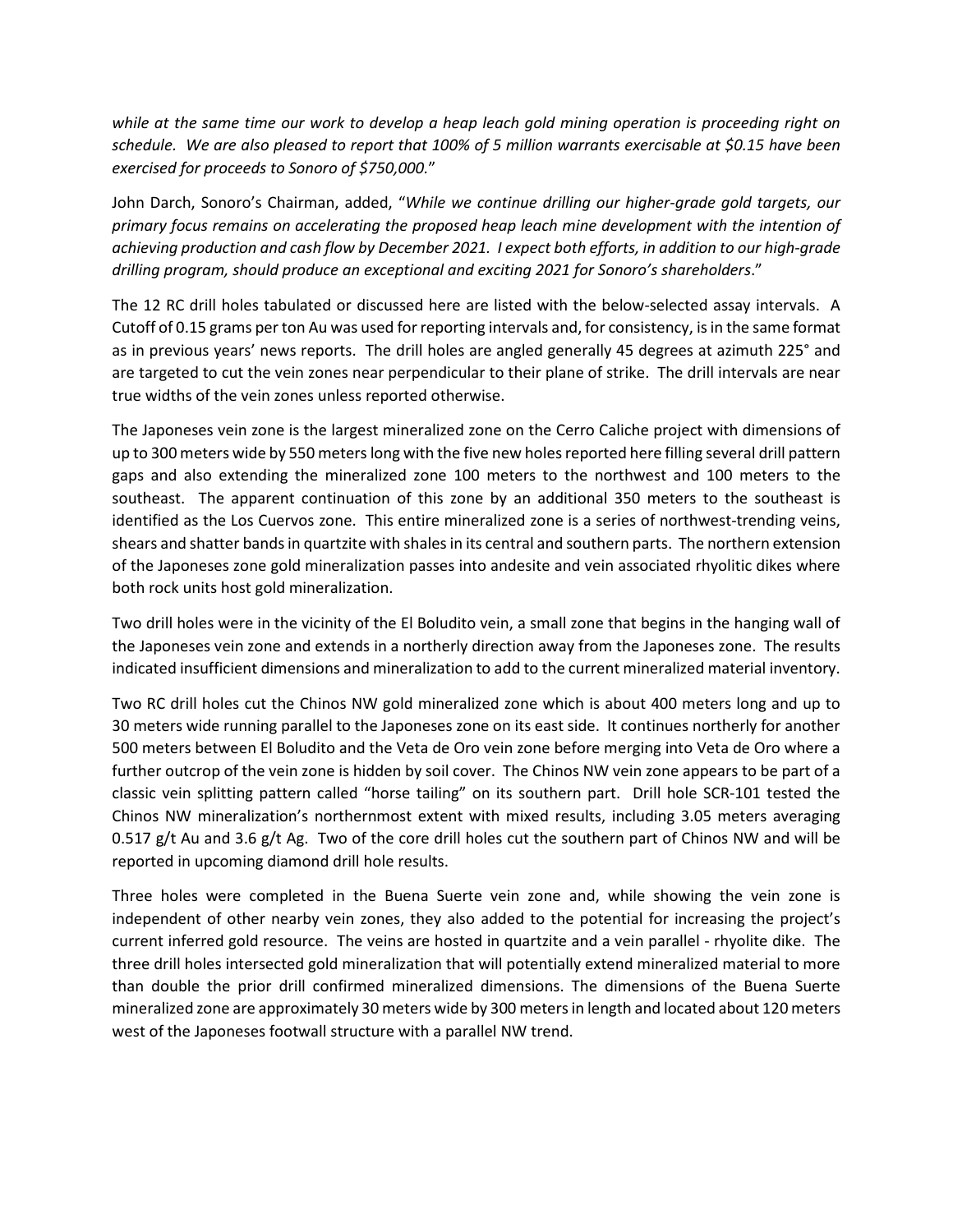| Cerro Caliche Project, holes composites with cutoff 0.15 Au g/t |                     |          |          |        |          |       |         |       |  |
|-----------------------------------------------------------------|---------------------|----------|----------|--------|----------|-------|---------|-------|--|
| Hole                                                            | <b>Target</b>       |          | From     | To     | Interval | Au    | Ag      | AuEq  |  |
|                                                                 |                     |          | (meters) |        |          | g/t   | g/t     | g/t   |  |
| <b>SCR-096</b>                                                  | <b>BUENA SUERTE</b> |          | 3.05     | 12.19  | 9.14     | 0.173 | 0.6     | 0.182 |  |
|                                                                 |                     | and      | 105.16   | 121.92 | 16.76    | 0.841 | 7.7     | 0.951 |  |
|                                                                 |                     | includes | 105.16   | 109.73 | 4.57     | 2.419 | 7.27    | 2.523 |  |
|                                                                 | <b>BUENA SUERTE</b> |          | 0.00     | 4.57   | 4.57     | 0.218 | 0.6     | 0.227 |  |
| <b>SCR-097</b>                                                  |                     | and      | 50.29    | 53.34  | 3.05     | 0.24  | 1.4     | 0.26  |  |
|                                                                 |                     | and      | 60.96    | 73.15  | 12.19    | 0.508 | 1.4     | 0.523 |  |
|                                                                 |                     | and      | 86.87    | 91.44  | 4.57     | 0.419 | 8.0     | 0.54  |  |
|                                                                 |                     | and      | 108.20   | 111.25 | 3.05     | 0.406 | 0.7     | 0.416 |  |
|                                                                 |                     | and      | 115.82   | 121.92 | 6.1      | 0.236 | 0.7     | 0.247 |  |
|                                                                 |                     | and      | 16.76    | 22.86  | 6.1      | 0.457 | 5.2     | 0.532 |  |
|                                                                 |                     | and      | 30.48    | 35.05  | 4.57     | 0.664 | 12      | 0.836 |  |
|                                                                 |                     | includes | 33.53    | 35.05  | 1.52     | 1.725 | 26.2    | 2.1   |  |
| <b>SCR-098</b>                                                  | <b>BUENA SUERTE</b> | and      | 38.10    | 41.15  | 3.05     | 0.263 | 0.5     | 0.27  |  |
|                                                                 |                     | and      | 44.20    | 48.77  | 4.57     | 0.556 | $1.6\,$ | 0.578 |  |
|                                                                 |                     | and      | 54.86    | 59.44  | 4.58     | 0.209 | 0.5     | 0.216 |  |
|                                                                 |                     | and      | 89.92    | 91.44  | 1.52     | 2.29  | 1.8     | 2.316 |  |
|                                                                 | <b>JAPONESES</b>    |          | 9.14     | 12.19  | 3.05     | 0.408 | 3.5     | 0.458 |  |
| <b>SCR-099</b>                                                  |                     | and      | 25.91    | 44.20  | 18.29    | 0.367 | 7.6     | 0.476 |  |
| <b>SCR-100</b>                                                  | <b>CHINOS NW</b>    | and      | 15.20    | 19.80  | 4.57     | 0.2   | 3.2     | 0.246 |  |
| SCR-101                                                         | <b>CHINOS NW</b>    | and      | 51.82    | 54.86  | 3.05     | 0.517 | 3.6     | 0.569 |  |
|                                                                 | EL BOLUDITO         |          | 24.38    | 27.43  | 3.05     | 0.214 | 0.3     | 0.218 |  |
| <b>SCR-102</b>                                                  |                     | and      | 59.44    | 67.06  | 7.62     | 0.261 | 0.6     | 0.27  |  |
|                                                                 |                     | and      | 70.10    | 74.68  | 4.57     | 0.23  | 0.4     | 0.235 |  |
|                                                                 |                     | and      | 152.40   | 153.92 | 1.52     | 0.597 | 3.6     | 0.648 |  |
| <b>SCR-103</b>                                                  | EL BOLUDITO         |          | 56.39    | 59.44  | 3.05     | 0.491 | 2.6     | 0.527 |  |
| <b>SCR-104</b>                                                  | <b>JAPONESES</b>    |          | 19.29    | 22.86  | 4.57     | 1.894 | 81.6    | 3.06  |  |
|                                                                 |                     | includes | 21.34    | 22.86  | 1.52     | 5.3   | 211     | 8.314 |  |
|                                                                 |                     | and      | 28.96    | 32.00  | 3.05     | 0.208 | 3.0     | 0.25  |  |
|                                                                 |                     | and      | 35.05    | 38.10  | 3.05     | 0.255 | 2.0     | 0.279 |  |
|                                                                 |                     | and      | 41.15    | 56.39  | 15.24    | 1.278 | 4.0     | 1.332 |  |
|                                                                 |                     | includes | 41.15    | 44.20  | 3.05     | 1.85  | 7.0     | 1.944 |  |
|                                                                 |                     | includes | 47.24    | 50.29  | 3.05     | 1.998 | 4.0     | 2.055 |  |
|                                                                 |                     | includes | 54.86    | 56.39  | 1.52     | 1.73  | 2.0     | 1.753 |  |
|                                                                 |                     | and      | 73.15    | 77.72  | 4.57     | 0.248 | 1.0     | 0.257 |  |
|                                                                 |                     | and      | 94.49    | 102.11 | 7.62     | 0.233 | 0.8     | 0.245 |  |
| <b>SCR-105</b>                                                  | <b>JAPONESES</b>    |          | 0.00     | 3.05   | 3.05     | 0.264 | 1.0     | 0.268 |  |
|                                                                 |                     | and      | 10.67    | 13.72  | 3.05     | 0.785 | 0.5     | 0.791 |  |
|                                                                 |                     | and      | 21.34    | 24.38  | 3.05     | 0.187 | 0.6     | 0.195 |  |
|                                                                 |                     | and      | 32.00    | 41.15  | 9.14     | 1.13  | 1.7     | 1.154 |  |
|                                                                 |                     | includes | 33.53    | 35.05  | 1.52     | 3.26  | 3.5     | 3.31  |  |
|                                                                 |                     | and      | 56.39    | 65.53  | 9.14     | 0.467 | 0.5     | 0.473 |  |
|                                                                 |                     | and      | 80.77    | 83.82  | 3.05     | 0.336 | 0.1     | 0.337 |  |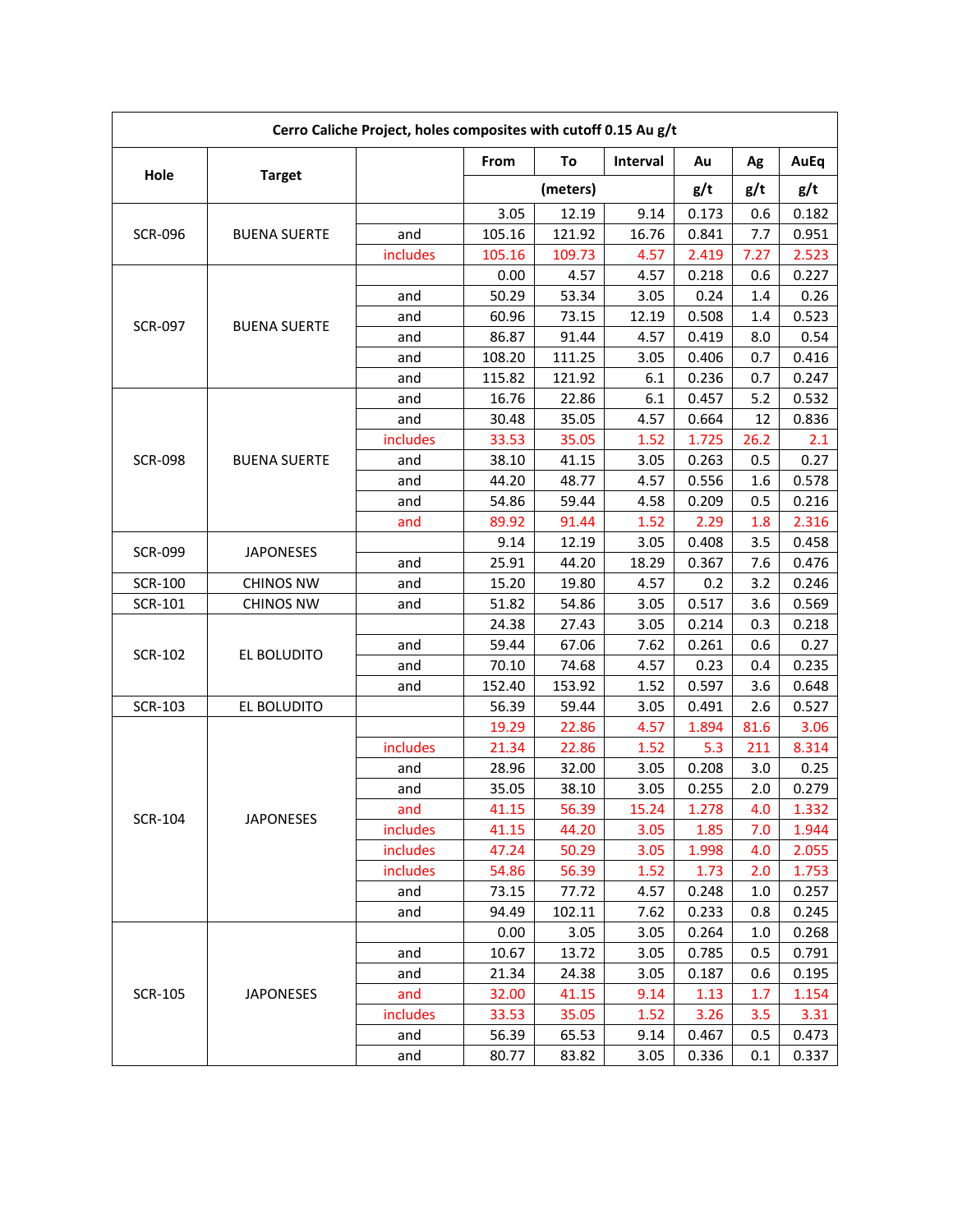| Cerro Caliche Project, holes composites with cutoff 0.15 Au g/t |                  |                 |          |        |          |       |      |       |  |
|-----------------------------------------------------------------|------------------|-----------------|----------|--------|----------|-------|------|-------|--|
| Hole                                                            | <b>Target</b>    |                 | From     | To     | Interval | Au    | Ag   | AuEq  |  |
|                                                                 |                  |                 | (meters) |        |          | g/t   | g/t  | g/t   |  |
|                                                                 | <b>JAPONESES</b> |                 | 0.00     | 4.57   | 4.57     | 0.579 | 2.5  | 0.615 |  |
|                                                                 |                  | and             | 7.62     | 15.24  | 7.62     | 0.613 | 1.82 | 0.639 |  |
| <b>SCR-106</b>                                                  |                  | <i>includes</i> | 10.67    | 12.19  | 1.52     | 1.875 | 1.2  | 1.892 |  |
|                                                                 |                  | and             | 25.91    | 30.48  | 4.57     | 0.616 | 1.0  | 0.637 |  |
|                                                                 |                  | and             | 33.53    | 36.58  | 3.05     | 0.22  | 0.5  | 0.227 |  |
|                                                                 |                  | and             | 42.67    | 44.20  | 1.52     | 0.503 | 2.6  | 0.54  |  |
|                                                                 |                  | and             | 47.24    | 48.77  | 1.52     | 0.433 | 0.6  | 0.442 |  |
|                                                                 |                  | and             | 56.39    | 73.15  | 16.76    | 0.853 | 1.1  | 0.868 |  |
|                                                                 |                  | includes        | 64.01    | 67.06  | 3.05     | 1.81  | 1.4  | 1.829 |  |
|                                                                 |                  | and             | 91.44    | 97.54  | 6.1      | 0.585 | 0.4  | 0.591 |  |
|                                                                 |                  | and             | 112.78   | 117.35 | 4.57     | 0.293 | 0.4  | 0.299 |  |
|                                                                 |                  | and             | 121.92   | 123.44 | 1.52     | 0.925 | 0.3  | 0.929 |  |
|                                                                 |                  | and             | 134.11   | 141.73 | 7.62     | 0.308 | 0.4  | 0.314 |  |
|                                                                 |                  | and             | 179.83   | 190.50 | 10.67    | 0.71  | 0.5  | 0.717 |  |
| <b>SCR-107</b>                                                  | <b>JAPONESES</b> | and             | 44.20    | 48.77  | 4.57     | 0.492 | 3.2  | 0.538 |  |
|                                                                 |                  | and             | 155.45   | 160.02 | 4.57     | 0.297 | 0.2  | 0.3   |  |

Drill collar locations, azimuths and dips for the drill holes included in this release are provided in the table below and have been posted to the Company's web site for all drill holes.

| Hole           | Zone                | East    | North     | Elevation (m) | <b>Azimuth</b> | <b>Dip</b>  | Length (m) |
|----------------|---------------------|---------|-----------|---------------|----------------|-------------|------------|
| <b>SCR-096</b> | <b>Buena Suerte</b> | 536,554 | 3,365,084 | 1,353         | 226            | $-45^\circ$ | 163.07     |
| <b>SCR-097</b> | <b>Buena Suerte</b> | 536,542 | 3,365,053 | 1,359         | 238            | $-45^\circ$ | 126.49     |
| <b>SCR-098</b> | <b>Buena Suerte</b> | 536,434 | 3,365,203 | 1,379         | 236            | $-45^\circ$ | 134.11     |
| <b>SCR-099</b> | Japoneses           | 536,836 | 3,365,319 | 1,368         | 57             | $-45^\circ$ | 152.4      |
| <b>SCR-100</b> | Chinos NW           | 537,003 | 3,365,508 | 1,310         | 239            | $-45^\circ$ | 100.58     |
| <b>SCR-101</b> | Chinos NW           | 536,968 | 3,365,598 | 1,322         | 236            | $-45^\circ$ | 108.2      |
| SCR-102        | El Boludito         | 536,795 | 3,365,642 | 1,308         | 235            | $-45^\circ$ | 301.75     |
| <b>SCR-103</b> | El Boludito         | 536,699 | 3,365,694 | 1,279         | 236            | $-45^\circ$ | 313.94     |
| <b>SCR-104</b> | Japoneses           | 536,722 | 3,365,325 | 1,338         | 235            | $-45^\circ$ | 201.17     |
| <b>SCR-105</b> | Japoneses           | 536,837 | 3,365,318 | 1,367         | 237            | $-60^\circ$ | 301.75     |
| <b>SCR-106</b> | Japoneses           | 536,737 | 3,365,414 | 1,302         | 232            | $-45^\circ$ | 252.98     |
| SCR-107        | Japoneses           | 536,813 | 3,365,457 | 1,293         | 237            | $-50^\circ$ | 170.69     |

## **Quality Assurance/Quality Control ("QA/QC") Measures and Analytical Procedures**

Drill samples are collected with an airstream cyclone and passed into a splitter that divides each sample into quarters. The quartered samples are then bagged and sealed with identification. The sample group has blanks, standards and duplicates inserted into the sample stream. ALS-Chemex collects the samples and transports them directly to the preparation laboratory in Hermosillo, Sonora.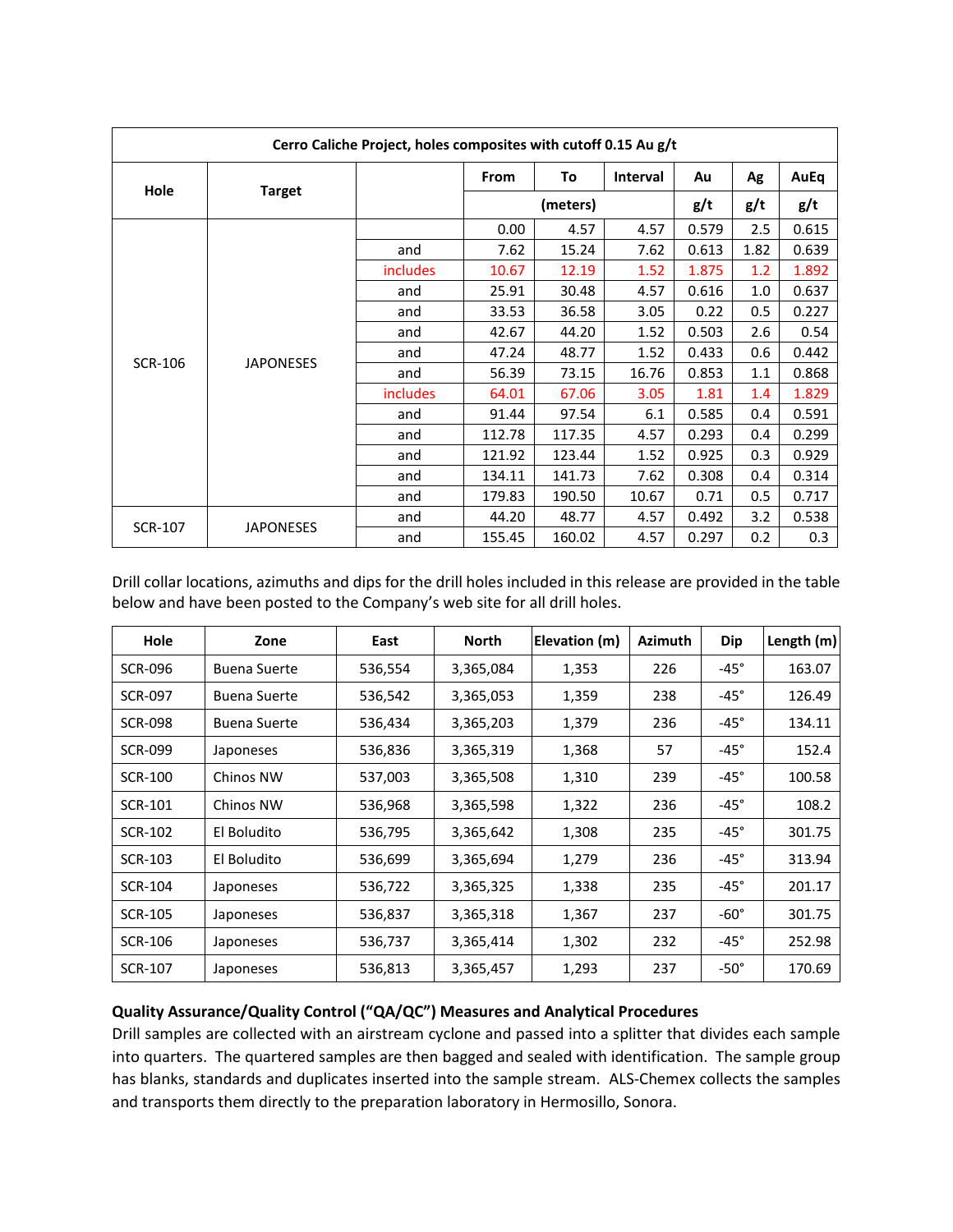At the laboratory, part of each sample is reduced through crushing, splitting and pulverization from which 200 grams is sent to the ALS-Chemex assay laboratory in Vancouver. Thirty grams undergoes fire assay for gold with the resulting concentrated button of material produced is dissolved in acids and the gold is determined by atomic absorption. Another quantity of the sample is dissolved in four acids for an ICP multi-element analysis.

#### **Geologic Description**

Cerro Caliche is located 45 kilometers east southeast of Magdalena de Kino in the Cucurpe-Sonora Megadistrict of Sonora, Mexico. Multiple historic underground mines were developed in the concession including Cabeza Blanca, Los Cuervos, Japoneses, Las Abejas, Boluditos, El Colorado, Veta de Oro and Espanola. Mineralization types of the Cucurpe-Sonora Mega-district include variants of epithermal low sulfidation veins and related mineralized dikes and associated volcanic domes. Local altered felsic dikes cut the mineralized meta-sedimentary rock units and may be associated with mineralization both in the dikes and meta-sedimentary rocks.

Host rocks include Jurassic-Cretaceous meta-sedimentary rock units including argillite, shale, quartzite, limestone, quartz pebble conglomerate and andesite. Younger intrusive rock consisting of medium coarse-grained granodiorite-granite is present in the westerly parts of the concessions near the historic Cabeza Blanca Mine. It is apparent that veining cuts and pervasively alters the intrusive stock. Rhyolite occurs in irregular bodies distributed in higher elevations in the northerly part of the concession, including the Rincon area, where it occurs as flows, sills, dikes and rhyolite domes. Part of the rhyolite is mineralized and appears to be related to epithermal gold mineralization throughout the property.

#### **Qualified Person Statement**

Stephen Kenwood, P.Geo., a director of Sonoro, is a Qualified Person within the context of National Instrument 43-101 (NI 43-101) and has read and approved this news release. Readers are cautioned that the presence of mineralization on historic mines adjacent to or on Cerro Caliche is not necessarily indicative of gold mineralization in the concessions held by the company.

## **About Sonoro Gold Corp.**

Sonoro Gold Corp. is a publicly listed exploration and development company with a portfolio of exploration-stage precious metal properties in Sonora State, Mexico. The Company has highly experienced operational and management teams with proven track records for the discovery and development of natural resource deposits.

On behalf of the Board of Sonoro Gold Corp.

Per: *"Kenneth MacLeod"* Kenneth MacLeod President & CEO

For further information, please contact: Sonoro Gold Corp. - Tel: (604) 632-1764 Email: info@sonorometals.com

*Forward-Looking Statement Cautions: This press release contains certain "forward-looking statements" within the meaning of Canadian securities legislation, relating to, among other things, the Company's plans for the drilling of the above-described Cerro Caliche Concessions, located in the municipality of Cucurpe, Sonora, Mexico, and the Company's future exploration and development plans for those properties. Although the Company believes that such statements are reasonable based on current circumstances, it can give no assurance that such expectations will prove to be correct. Forward-looking statements are statements that are not historical facts; they*